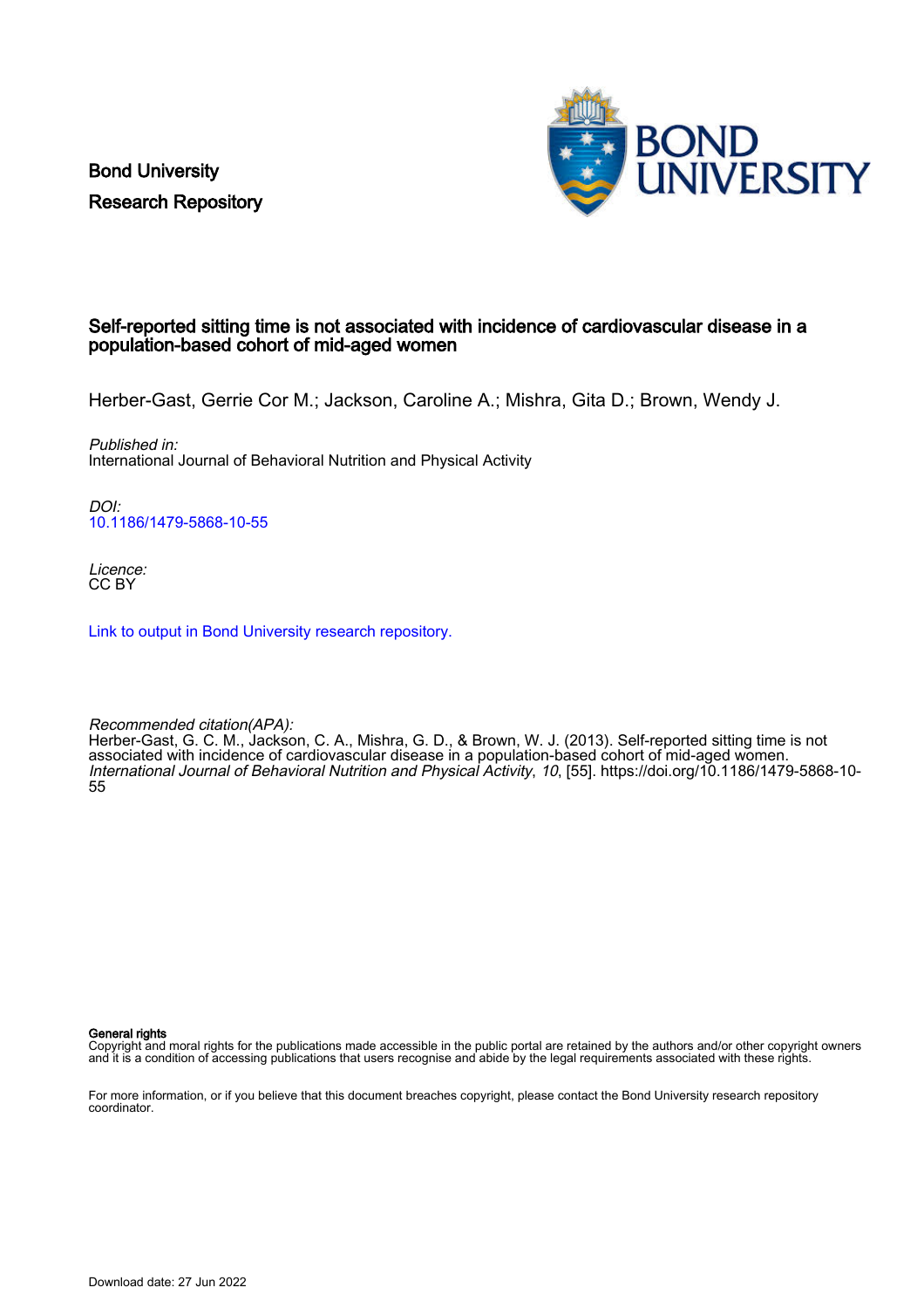# **SHORT PAPER SHORT PAPER CONSTRUCTER CONSTRUCTER CONSTRUCTER CONSTRUCTER**



# Self-reported sitting time is not associated with incidence of cardiovascular disease in a population-based cohort of mid-aged women

Gerrie-Cor M Herber-Gast<sup>1†</sup>, Caroline A Jackson<sup>1\*†</sup>, Gita D Mishra<sup>1</sup> and Wendy J Brown<sup>2</sup>

# Abstract

Background: In Westernised societies adults are increasingly spending many hours each day in sedentary, low energy expenditure activities such as sitting. Although there is growing evidence on the relationship between television/screen time and increased cardiovascular disease mortality, very little is known about the association between total sitting time (in different domains) and cardiovascular disease incidence. We investigated this in a population-based cohort of mid-aged women in Australia.

Findings: Data were from 6154 participants in the 1946–51 birth cohort of the Australian Longitudinal Study on Women's Health who were free of cardiovascular disease at baseline. Survival analysis was used to determine the association between self-reported sitting time and cardiovascular disease incidence, determined through hospital diagnoses and cause of death data. During a mean  $(\pm$  SD) follow-up time of  $9.9 \pm 1.2$  years, 177 cases of cardiovascular disease occurred. Mean sitting time  $(\pm$  SD) was 5.4  $\pm$  2.6 hours a day. Sitting time was not associated with incident cardiovascular disease (adjusted hazard ratio 0.97, 95% CI 0.92 to 1.03). We found no interaction between physical activity and sitting time and cardiovascular disease.

**Conclusions:** In mid-aged women sitting time does not appear to be associated with cardiovascular disease incidence. These findings are contrary to expectations, given the growing evidence of a relationship between sitting time and cardiovascular disease mortality. Research in this area is scarce and additional studies are needed to confirm or refute these findings.

Keywords: Sitting time, Sedentary behaviour, Cardiovascular disease, Women

# Findings

## Introduction

In Westernised societies many adults spend much of their day engaged in sedentary activities that involve low energy expenditure [\[1](#page-4-0)]. Recent reviews have found that sedentary behaviour is associated with increased risk of adverse health outcomes in adults, and that this is independent of physical activity level [\[2,3](#page-4-0)]. Several studies have demonstrated a relationship between sedentary behaviour and cause-specific mortality, including cardiovascular disease (CVD) mortality. A meta-analysis of eight studies found a 90% increased risk of CVD mortality when high versus low sedentary groups were compared [[3\]](#page-4-0). However, the relationship with disease-specific incidence, including CVD incidence, is less clear and has been under-researched [[2,3\]](#page-4-0). Of just four studies that have assessed sedentary behaviour and risk of incident CVD, [\[4](#page-4-0)-[7\]](#page-5-0) three found that higher television or screenbased viewing time was associated with significantly increased risk of CVD incidence. Only one of these studies defined sedentary behaviour as total sitting time [\[5](#page-5-0)]; it found an increased risk of CVD among women who spent at least 16 hours per day sitting, compared with those who sat for less than four hours per day [[5\]](#page-5-0). Our aim was therefore to investigate the association between sitting time and CVD incidence in a prospective study of mid-aged women in Australia.



© 2013 Herber-Gast et al.; licensee BioMed Central Ltd. This is an Open Access article distributed under the terms of the Creative Commons Attribution License (<http://creativecommons.org/licenses/by/2.0>), which permits unrestricted use, distribution, and reproduction in any medium, provided the original work is properly cited.

<sup>\*</sup> Correspondence: [caroline.jackson@uq.edu.au](mailto:caroline.jackson@uq.edu.au) †

Equal contributors

<sup>&</sup>lt;sup>1</sup> Centre for Longitudinal and Life course Research, School of Population Health, University of Queensland, Public Health Building, Herston Road, Herston, QLD 4006, Australia

Full list of author information is available at the end of the article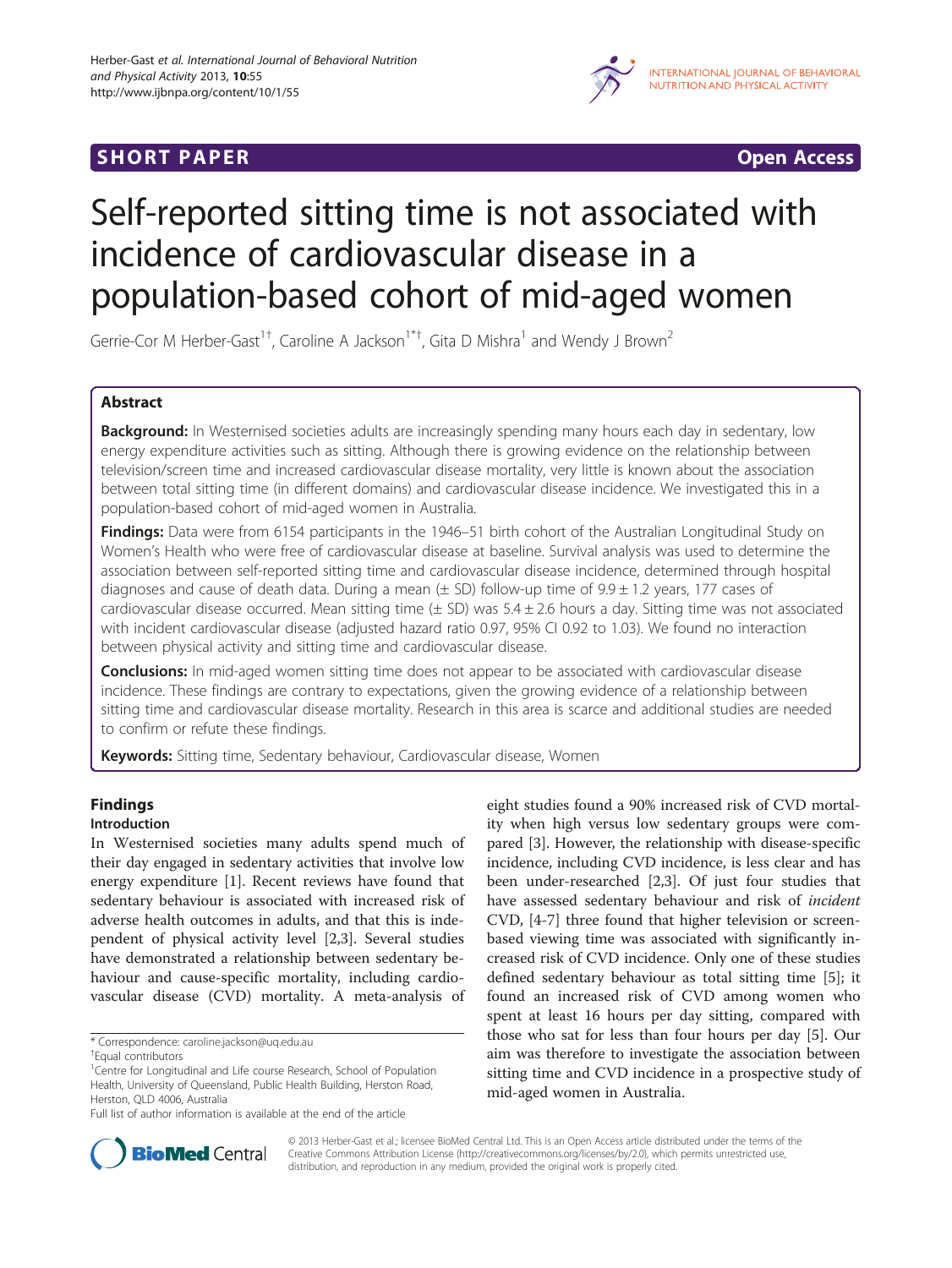## <span id="page-2-0"></span>**Methods**

We used data from participants in the Australian Longitudinal Study on Women's Health (ALSWH), a national population-based study of women born in 1921–26, 1946–51 and 1973–78. Women were randomly selected from the Medicare database, which covers all citizens and permanent residents of Australia, including refugees and immigrants, with intentional oversampling of women living in rural and remote areas. Further details of the study are described elsewhere [\[8](#page-5-0)]. ALSWH was approved by the Human Research Ethics Committee of University of Newcastle, the Medical Research Ethics Committee of the University of Queensland and the Departmental Ethics Committee of the Australian

Government Department of Health and Ageing. The study complies with the Helsinki Declaration.

Our focus was on the 1946–51 cohort, who were surveyed in 1996, 1998 and every three years thereafter. In these analyses, we included those who responded to survey three in  $2001$  (n = 10,628), and who lived in the states of New South Wales (NSW), Queensland (QLD) or Western Australia (WA), giving a total of 6739 women. Linked hospital admission data were not available for the other states, and were not available for NSW or QLD prior to 2000. We excluded women with prevalent heart disease or stroke, based on 2001 selfreport and hospital admission data  $(n = 327)$ , and with missing data on sitting time  $(n = 173)$  or any of the

| Table 1 Demographic and health characteristics of the participants, by sitting time and CVD |  |  |  |  |
|---------------------------------------------------------------------------------------------|--|--|--|--|
|---------------------------------------------------------------------------------------------|--|--|--|--|

|                                          |                                      | <b>Sitting time</b>  |                            |                       |                         |                           |
|------------------------------------------|--------------------------------------|----------------------|----------------------------|-----------------------|-------------------------|---------------------------|
|                                          | <b>Total group</b><br>$(n = 6, 154)$ | Low<br>$(n = 1,860)$ | Moderate<br>$(n = 2, 232)$ | High<br>$(n = 2,062)$ | No CVD<br>$(n = 5,977)$ | <b>CVD</b><br>$(n = 177)$ |
|                                          |                                      |                      |                            |                       |                         |                           |
| Age                                      | $52.5 \pm 1.5$                       | $52.5 \pm 1.5$       | $52.5 \pm 1.5$             | $52.5 \pm 1.4$        | $52.5 \pm 1.5$          | $52.8 \pm 1.4$            |
| Sitting time, hours/day                  | $5.4 \pm 2.6$                        | $2.7 \pm 0.8$        | $4.9 \pm 0.7$              | $8.4 \pm 1.8$         | $5.4 \pm 2.6$           | $5.2\pm2.3$               |
| Follow-up time, months                   | $118.6 \pm 14.5$                     | $118.8 \pm 13.5$     | $118.2 \pm 16.0$           | $119.1 \pm 13.7$      | $120.2 \pm 10.0$        | $67.0 \pm 34.5$           |
| CVD case, yes                            | 177(2.9)                             | 48 (3.1)             | 57 (3.0)                   | 47 (2.7)              |                         |                           |
| <b>Educational level</b>                 |                                      |                      |                            |                       |                         |                           |
| No formal qualifications                 | 914 (14.9)                           | 307 (16.5)           | 351 (15.7)                 | 256 (12.4)            | 888 (14.9)              | 26 (14.7)                 |
| School or leaving certificate            | 3,130 (50.9)                         | 964 (51.8)           | 1,113 (49.9)               | 1,053(51.1)           | 3,045 (51.0)            | 85 (48.0)                 |
| Trade/apprenticeship or higher education | 2,110 (34.3)                         | 589 (31.7)           | 768 (34.4)                 | 753 (36.5)            | 2,044 (34.2)            | 66 (37.3)                 |
| BMI $(kg/m2)$                            |                                      |                      |                            |                       |                         |                           |
| Underweight (<18.5)                      | 96(1.6)                              | 36(1.9)              | 24(1.1)                    | 36(1.8)               | 93 (1.6)                | 3(1.7)                    |
| Healthy weight (18.5-24.9)               | 2,678 (43.5)                         | 912 (49.0)           | 967 (43.3)                 | 799 (38.8)            | 2,606 (43.6)            | 72 (40.7)                 |
| Overweight (25-30)                       | 2,014 (32.7)                         | 588 (31.6)           | 760 (34.1)                 | 666 (32.3)            | 1,953 (32.7)            | 61(34.5)                  |
| Obese $(>30)$                            | 1,366 (22.2)                         | 324 (17.4)           | 481 (21.6)                 | 561 (27.2)            | 1,325 (22.2)            | 41 (23.2)                 |
| Physical activity*                       |                                      |                      |                            |                       |                         |                           |
| Nil/sedentary                            | 1,097 (17.8)                         | 300 (16.1)           | 362 (16.2)                 | 435 (21.1)            | 1,057 (17.7)            | 40 (22.6)                 |
| Low                                      | 2,297 (37.3)                         | 690 (37.1)           | 793 (35.5)                 | 814 (39.5)            | 2,231 (37.3)            | 66 (37.3)                 |
| Moderate                                 | 1,232 (20.0)                         | 369 (19.8)           | 462 (20.7)                 | 401 (19.5)            | 1,206 (20.2)            | 26 (14.7)                 |
| High                                     | 1,528 (24.8)                         | 501 (26.9)           | 615 (27.6)                 | 412 (20.0)            | 1,483 (24.8)            | 45 (25.4)                 |
| Smoking status                           |                                      |                      |                            |                       |                         |                           |
| Non-smoker                               | 3,727 (60.6)                         | 1,153 (62.0)         | 1,361 (61.0)               | 1,213 (58.8)          | 3,627 (60.7)            | 100 (56.5)                |
| Ex-smoker                                | 1,546 (25.1)                         | 458 (24.6)           | 549 (24.6)                 | 539 (26.1)            | 1,500(25.1)             | 46 (26.0)                 |
| Current smoker                           | 881 (14.3)                           | 249 (13.4)           | 322 (14.4)                 | 310 (15.0)            | 850 (14.2)              | 31 (17.5)                 |
| Alcohol consumptiont                     |                                      |                      |                            |                       |                         |                           |
| Low risk drinker                         | 3,285 (53.4)                         | 943 (50.7)           | 1,184(53.1)                | 1,158 (56.2)          | 3,190 (53.4)            | 95 (53.7)                 |
| Non-drinker                              | 782 (12.7)                           | 256 (13.8)           | 295 (13.2)                 | 231 (11.2)            | 762 (12.8)              | 20 (11.3)                 |
| Rarely drinker                           | 1,717 (27.9)                         | 549 (29.5)           | 631 (28.3)                 | 537 (26.0)            | 1,660 (27.8)            | 57 (32.2)                 |
| Risky drinker                            | 370 (6.0)                            | 112 (6.0)            | 122 (5.5)                  | 136 (6.6)             | 365 (6.1)               | 5(2.8)                    |

\*Defined in MET. Min/week as: Nil/sedentary – <40 MET; low – 40–299; moderate – 300–599; high - ≥600.

†'Risky drinkers' (15 to 28 drinks per week) and 'High risk drinkers' (More than 28 drinks per week) were grouped together. For women identified as low risk (<15 drinks per week) by the NHMRC guidelines, we separately categorised those classified as low-risk drinkers from those reporting that they drink only rarely.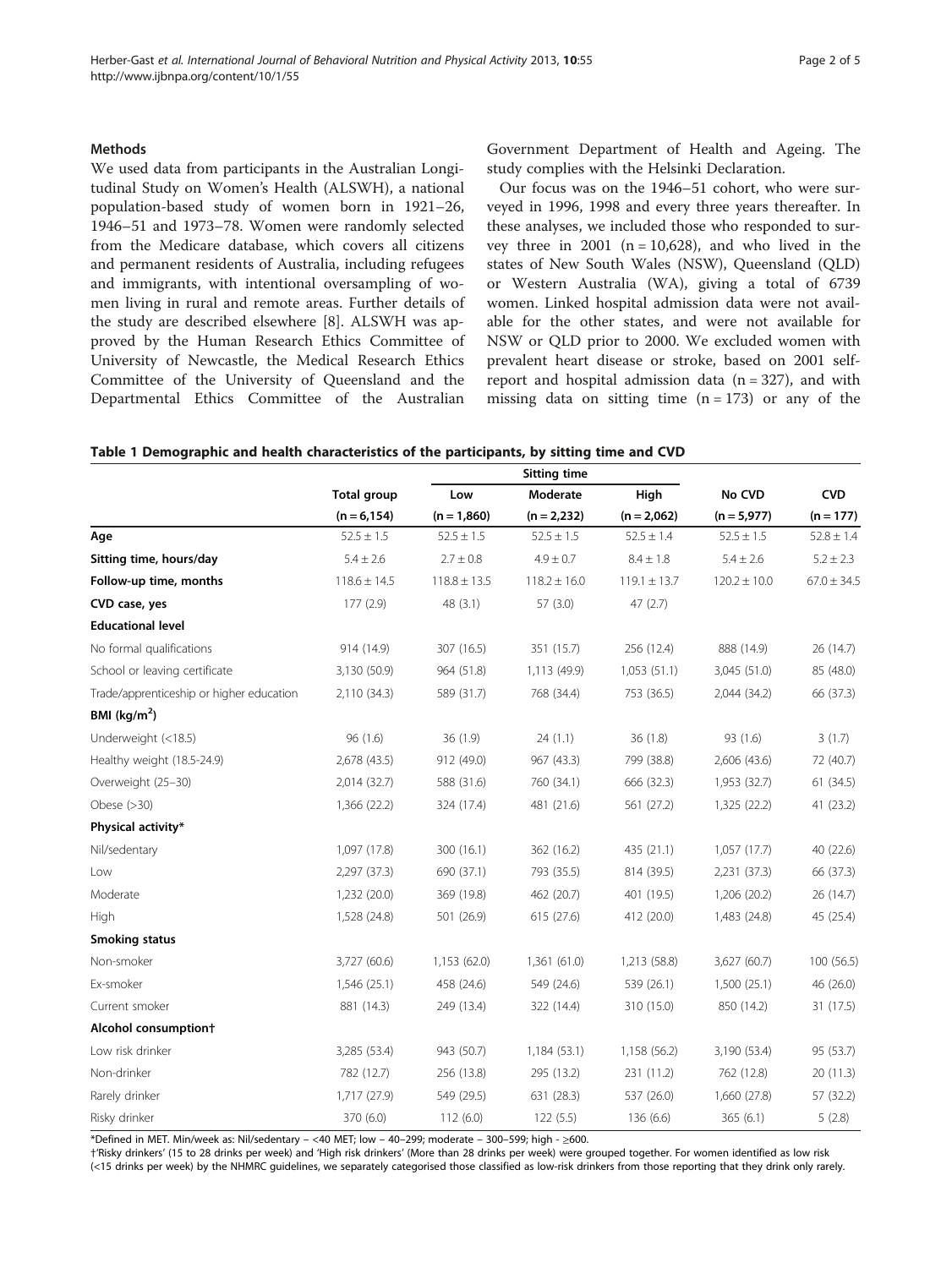covariates  $(n = 85)$ , thereby including data from 6154 women in the analyses.

Sitting time was assessed by asking: 'How many hours each day do you typically spend sitting down while doing things like visiting friends, driving, reading, watching television or working at a desk or computer (a) on a usual week-day and (b) on a usual weekend-day?' Sitting time data were cleaned using protocols developed by van Uffelen et al. and mean sitting time in hours/day was calculated as ((weekday sitting  $\times$  5 + weekend day sitting  $\times$  2)/7) [[9](#page-5-0)].

Covariates included demographic (age, education level and marital status) and lifestyle factors (body mass index (BMI), smoking status, physical activity [\[10\]](#page-5-0) and alcohol consumption, defined in light of the Australian National Health and Medical Research Council guidelines [\[11](#page-5-0)]), categorised as shown in Table [1.](#page-2-0)

Data on morbidity were obtained from hospital admitted patient discharge data from 2001 to 2010 for NSW, 2001–2011 for WA and QLD public hospitals, and from July 2007 through 2011 for QLD private hospitals. Nonfatal and fatal CVD events were identified using International Statistical Classification of Diseases and Related Health Problems codes (9th revision (ICD-9): 410–414, 430–438; or 10th revision (ICD-10): I20-I25, I60-I67, and I69). If multiple CVD events occurred, the first diagnosis was taken as the endpoint. Women were followed from the month of return of survey three (2001) until the first nonfatal CVD event, death, or were censored at 31 December 2010 (NSW), 16 June 2011 (WA) or 16 December 2011 (QLD). Information on vital status was available through linkage to the National Death Index.

Statistical analyses were performed using SAS 9.2 software. Baseline characteristics were described according to sitting time tertiles by means and SDs for normally distributed continuous variables and numbers and percentages for categorical variables. Cox proportional hazards models were used to estimate hazard ratios (HRs) and 95% confidence intervals (CIs) of CVD risk for continuous data and tertiles of sitting time using the lowest tertile as the reference.

For univariable analyses, a model was fitted for sitting time and risk of CVD (model 1). Multivariable models included age, education, smoking and alcohol consumption (model 2), physical activity (model 3) and BMI (model 4). We also formally tested effect modification by adding interaction terms between sitting time and physical activity. Differences with P-values <0.05 were considered to be statistically significant.

### Results

Mean age at baseline (2001) was  $52.5 \pm 1.5$  years. Mean sitting time was  $5.4 \pm 2.6$  hours a day. Compared with women in the lowest category of sitting time, those with

the highest sitting time were more educated and more likely to be obese, low risk alcohol drinkers, and less physically active (Table [1](#page-2-0)). During a mean follow-up of  $9.9 \pm 1.2$  years, 177 CVD events occurred, of which four were fatal.

Sitting time (as a continuous variable) was not associated with risk of CVD; this pattern did not change after adjustment for potential confounders (HR 0.97, 95% CI 0.92, 1.03); Table 2, model 4). In anticipation that only high levels of sitting time may be associated with CVD risk, we also analysed sitting time as a categorical variable, but found no associations with CVD (Table 2).

Formal tests for interaction with physical activity revealed no significant interactions (p-values for effect modification were 0.76 and 0.84 for the continuous and categorical sitting time variables respectively).

## Discussion

We found no association between sitting time and incidence of CVD among mid-aged women.

These findings are contrary to those expected, given that previous studies have shown a positive association between sedentary behaviour and CVD incidence [[4](#page-4-0)[-7](#page-5-0)], and between total sitting time and CVD mortality [[12](#page-5-0)-[14](#page-5-0)]. Differences in the exposure measure may partly explain this difference. All but one of the four studies of CVD incidence measured television viewing time [\[4](#page-4-0)[,7\]](#page-5-0), or 'screen time' [[6\]](#page-5-0). This type of sedentary behaviour may be associated with a different level of CVD risk compared with total sitting time, since it may be associated with long periods of uninterrupted sitting, or unhealthy eating patterns. Only one study (which principally compared relationships between walking and vigorous activity with CVD in women aged 50–79 at baseline) asked participants about *total* sitting time [[5\]](#page-5-0), as we did. This study found that sitting for 16 hours or more per day increased CVD risk by 68% compared with sitting for less than four hours

Table 2 Hazard ratios (95% CIs) for sitting time and cardiovascular disease risk in the total study population  $(N = 6, 154)$ 

|                        | <b>Sitting time</b> | Sitting time in categories |                  |                  |  |
|------------------------|---------------------|----------------------------|------------------|------------------|--|
|                        | continuous          | Moderate<br>Low            |                  | High             |  |
| No. of cases           | 177                 | 48                         | 57               | 47               |  |
| Model 1                | 0.97(0.92,1.03)     | Ref                        | 1.01(0.71.1.45)  | 0.91(0.63, 1.32) |  |
| Model 2                | 0.98(0.92,1.03)     | Ref                        | 1.03 (0.72,1.48) | 0.93(0.64, 1.35) |  |
| Model 3                | 0.97(0.92,1.03)     | Ref                        | 1.03 (0.72,1.48) | 0.91(0.62, 1.32) |  |
| Model 4                | 0.97(0.92,1.03)     | Ref                        | 1.03 (0.72,1.47) | 0.90(0.62, 1.32) |  |
| Interaction<br>with PA | 0.76                |                            | 0.84             |                  |  |

Model 1: crude; Model 2: adjusted for age, education, smoking, alcohol consumption; Model 3: Model 2 and physical activity; Model 4: Model 3 and BMI.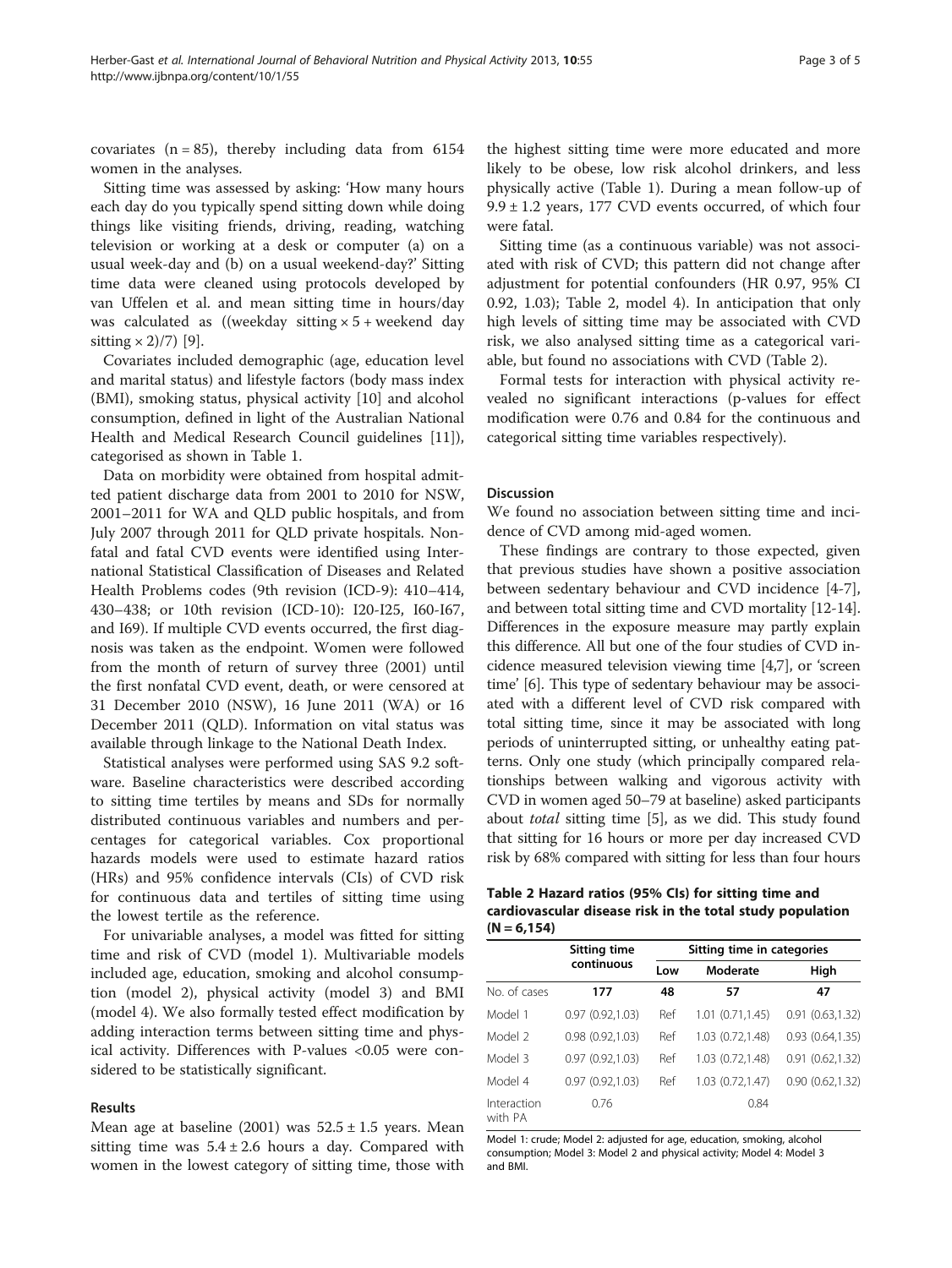<span id="page-4-0"></span>per day. Other durations of sitting were not associated with increased CVD risk.

Most previous studies similarly used hospital records and/or routinely collected mortality data to define CVD. However, the definition of CVD was generally much broader than in our study, which may partly explain the inconsistency in findings. The distribution of total sitting time in our study also differs, in that our participants appear to be less sedentary than in some other study populations [[5](#page-5-0),[12](#page-5-0)]. The majority of women were in the middle range of sitting time, and even the highest tertile group had a mean sitting time of only 8.4 hours/day. Therefore, it is possible that overall sitting time was perhaps too low in our cohort to detect an impact on CVD incidence within the follow-up period. Differences in age of study population and physical activity levels do not appear to explain contrasting findings with previous studies on CVD incidence. Most participants were similarly middle-aged, and the physical activity levels, albeit measured in different ways, appear to be comparable. Among studies of sitting time and CVD mortality, participants included elderly people in two studies [\[12,13](#page-5-0)], and although a third study included a comparable agegroup, the association between sitting time and mortality was not adjusted for confounders [\[14\]](#page-5-0). Interestingly, recent results from our group have shown that prolonged sitting time is associated with all-cause mortality in the cohort born 1921–1926 [[15\]](#page-5-0) and with breathing difficulties and chest pain [\[16\]](#page-5-0) (which may be symptomatic of CVD) in the 1946–1951 cohort of ALSWH.

Our study has a number of strengths. The study population was large and community-based which improves the generalizability of our findings to mid-aged women. We ascertained CVD outcomes using an objective measure based on hospital admission and cause of death data. Studies using similar registries have shown that 89% of suspected CVD outcomes are confirmed against internationally agreed criteria [\[17\]](#page-5-0), so that outcome misclassification is probably not a major issue in our study.

There are a few limitations. First, sitting time was based on self-report and bias may have been introduced if measurement error was related to occurrence of CVD. However, it is likely that any measurement error was random, which may have led to underestimation of any association between sitting time and CVD. Similar sitting time questions are used in the International Physical Activity Questionnaire, which, in women, have been shown to have good reliability and moderate criterion validity against accelerometers (<100 counts/min) [\[18](#page-5-0)]. Our study population was on average aged 52.5 years at baseline and despite following women for an average of 9.9 years, it may take longer for sitting time to impact on CVD in this particular age group. This may explain why sitting time was associated with possible CVD symptoms [[16](#page-5-0)], but not CVD events. Second, the number of CVD events was relatively low. However, with this study size we were powered to detect a minimum relative risk of 1.17, which is much smaller than that observed in studies of sitting time and CVD mortality. Third, our study population included women only and we cannot assume that similar results would be observed in men. Finally, we did not have country-wide hospital admission data and thus would not have identified a small number of CVD outcomes that may have occurred outside included states.

In this study we did not find an association between sitting time and CVD incidence. Further large prospective population-based studies in different settings, age-groups and study populations, with objective measurement of both sitting time and CVD incidence, sufficiently long follow-up and a distinction between leisure time and occupational sitting time, are needed to confirm or refute our findings.

#### Abbreviations

CVD: Cardiovascular disease; HR: Hazard ratio; CI: Confidence interval.

# Competing interests

The authors declare that they have no competing interests.

#### Authors' contributions

GCMHG, CJ, WB and GM conceived and designed the study. GCMHG and CJ performed the analyses, interpreted the results and co-drafted the manuscript. WB and GM interpreted the results and commented on the draft manuscript. All authors read and approved the final manuscript.

#### Acknowledgments

The Australian Longitudinal Study on Women's Health was conceived and developed by groups of interdisciplinary researchers at the Universities of Newcastle and Queensland, is funded by the Australian Government Department of Health and Ageing. GCMHG, CJ and GDM are supported by the Australian National Health and Medical Research Council Centre of Research Excellence grant (APP1000986).

#### Author details

<sup>1</sup> Centre for Longitudinal and Life course Research, School of Population Health, University of Queensland, Public Health Building, Herston Road, Herston, QLD 4006, Australia. <sup>2</sup>School of Human Movement Studies University of Queensland, Brisbane, Australia.

#### Received: 18 January 2013 Accepted: 1 May 2013 Published: 7 May 2013

#### References

- 1. Healy GN, Matthews CE, Dunstan DW, Winkler EA, Owen N: Sedentary time and cardio-metabolic biomarkers in US adults: NHANES 2003–06. Eur Heart J 2011, 32:590–597.
- 2. Thorp AA, Owen N, Neuhaus M, Dunstan DW: Sedentary behaviors and subsequent health outcomes in adults a systematic review of longitudinal studies, 1996–2011. Am J Prev Med 2011, 41:207–215.
- 3. Wilmot EG, Edwardson CL, Achana FA, Davies MJ, Gorely T, Gray LJ, Khunti K, Yates T, Biddle SJ: Sedentary time in adults and the association with diabetes, cardiovascular disease and death: systematic review and meta-analysis. Diabetologia 2012, 55:2895–2905.
- 4. Hawkes AL, Lynch BM, Owen N, Aitken JF: Lifestyle factors associated concurrently and prospectively with co-morbid cardiovascular disease in a population-based cohort of colorectal cancer survivors. Eur J Cancer 2011, 47:267–276.